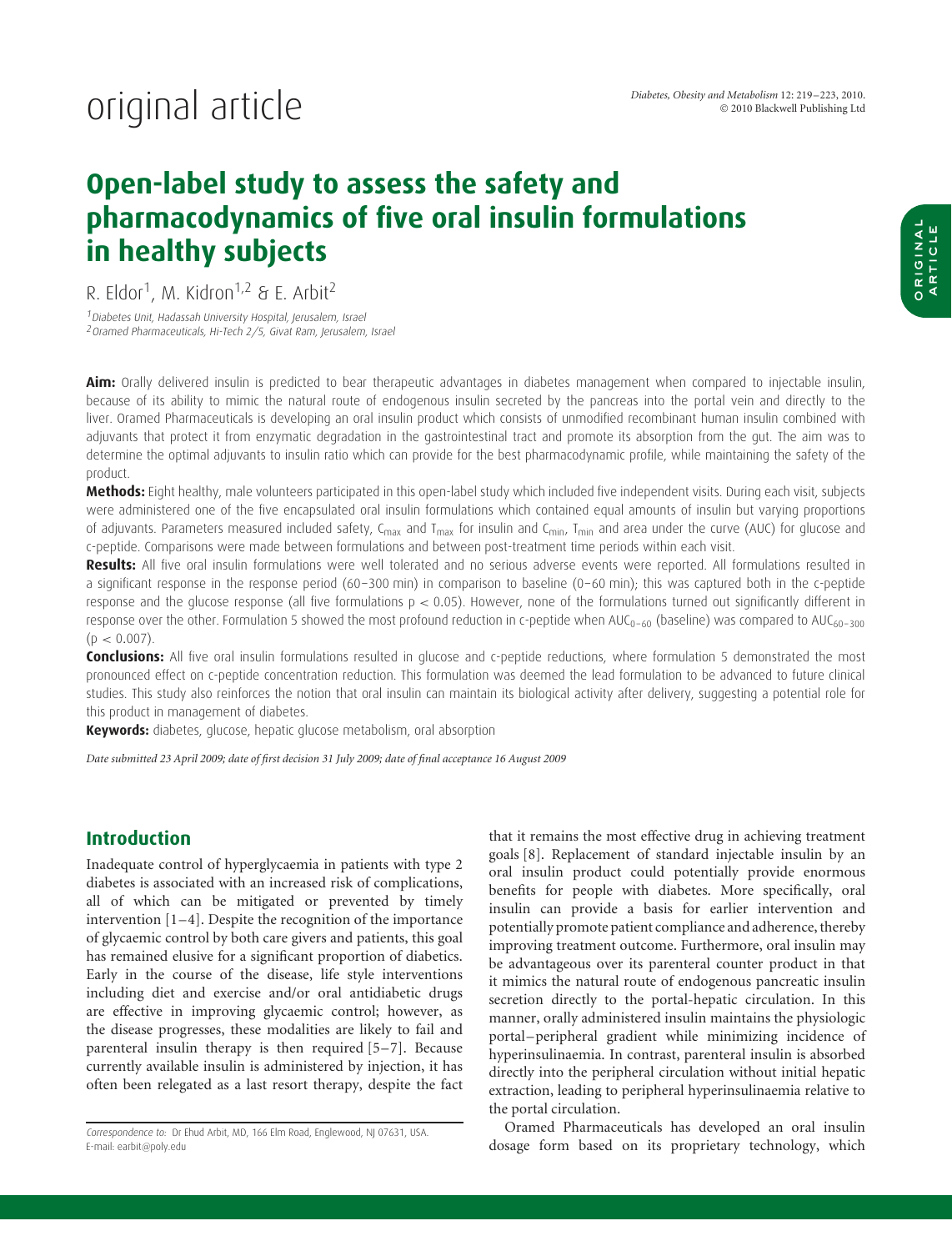# $Of\dot{q}$  article  $Of\dot{q}$

combines unmodified human recombinant insulin with adjuvants designed to protect insulin from enzymatic degradation in the gastrointestinal tract and to facilitate its absorption through the epithelial lining of the gut. The current study aimed at testing the safety and pharmacodynamics (PD) of five different formulations of oral insulin in healthy volunteers in an effort to identify a lead formulation to be advanced for further clinical application.

#### **Methods**

This study was conducted in compliance with the declaration of Helsinki and good clinical practice standards. The study protocol and informed consent were approved by Hadassah Medical Center Internal Review Board.

#### Study Design

Eight healthy male volunteers (ages 25–31, BMI 19–30) participated in this open-label study which included five independent visits, where each was separated by a 72–96 h wash-out period. The studies were conducted on the morning after an overnight fast. During each visit, subjects were administered one of the five encapsulated oral insulin formulations. All of the formulations contained equal amounts of insulin (8 mg) with varying adjuvant proportions (table 1).

Individual blood samples (29 totals) were taken at predefined time points for up to 5 h after dosing to allow for PD analysis. Venous blood samples were collected in EDTA blood collection tubes, centrifuged and the plasma was separated and frozen for insulin and c-peptide radioimmunoanalysis (Linco Research, St. Charles, MO). Concurrent glucose concentration measurements were assessed by glucometer (BREEZE<sup>®</sup>2 Blood Glucose Monitoring Systems, Bayer) and average results of two glucometer readings at each time point were calculated.

Parameters measured included safety, and C<sub>max</sub> and T<sub>max</sub> for insulin and  $C_{\text{min}}$ ,  $T_{\text{min}}$  and area under the curve (AUC) for glucose and c-peptide. Comparisons were made between formulations and between time periods within each formulation. Paired *t*-tests were used to assess changes in glucose and c-peptide concentrations from baseline. Differences were considered significant at p < 0.05. All statistics were calculated with SPSS statistical software and AUC was calculated using a dedicated Excel procedures.  $AUC_{0-60}$ ,  $AUC_{60-300}$  and  $AUC_{0-300}$  were calculated for glucose and c-peptide using the trapezoidal rule and are presented as percentages to account for the differences between the baseline (0–60 min) and response (60–300 min) periods. The baseline

#### **Table 1.** Composition of oral insulin formulations

| Visit          | Carrier<br>(mg) | $\text{Adjuvant}_{A}$<br>(mg) | Adjuvant <sub>B</sub><br>(mg) | Capsule size<br>(ml) |
|----------------|-----------------|-------------------------------|-------------------------------|----------------------|
|                | 150             | 125                           | 24                            |                      |
| $\overline{2}$ | 100             | 100                           | 24                            |                      |
| $\overline{3}$ | 100             | 100                           | 24                            | 0.5                  |
| $\overline{4}$ | 150             | 75                            | 24                            |                      |
| 5              | 150             | 75                            | 24                            | 0.5                  |

period was arbitrarily chosen and is based on the fact that Oramed's capsules are pH-sensitive and only disintegrate at compatible pH levels of the small intestines, after a minimal duration of 90 min.

#### **Results**

All five oral insulin formulations were well tolerated by the volunteers, and no serious adverse events were reported. Administration of an oral dosage form of insulin to healthy, fasting volunteers induced a significant reduction in cpeptide levels ranging from 27 to 90% (table 2), where the formulations administered on visits 4 and 5 induced the most prominent reductions with an average percent decrease of 57 and 43%, respectively (figure 1). Blood glucose concentrations dropped by 11–35% (table 2) in the majority of volunteers at all five visits, with the most pronounced effects observed on visit 5 (table 2). Analyses of mean c-peptide AUC<sub>60-300</sub> demonstrated significantly lower (6.1-14%) ratios for oral insulin-treated subjects in comparison to their AUC<sub>0-60</sub> responses ( $p = 0.001 - 0.005$ ) (figure 1). Similarly, post-treatment glucose measurements demonstrated 3.3–5.8% lower mean  $AUC_{60-300}$  values when compared the  $AUC_{0-60}$ estimations ( $p = 0.007 - 0.042$ ) (figure 1). On average, minimal glucose and c-peptide concentrations  $(C_{\text{min}})$  were attained within 90–300 min of capsule administration (all five formulations  $p < 0.05$ ).

In comparisons between formulations, administration of an oral dosage form of insulin to healthy, fasting volunteers induced a significant reduction in c-peptide levels and plasma glucose concentrations values between baseline (0–60 min) and response periods (60–300 min) ranging from 27 to 90% and 11 to 35%, respectively ( $p < 0.05$ ). However, none of the formulations turned out significantly different in response over the other (table 2). In comparing between time periods within each formulation, the formulations administered on visits 4 and 5 induced the most prominent reduction in c-peptide and glucose concentrations (table 2). In formulation 5, when comparing c-peptide  $AUC_{60-300}$  values to c-peptide  $AUC_{0-60}$ , a mean reduction of  $14 \pm 9.5\%$  was observed (p < 0.005). On average, minimal glucose and c-peptide concentrations  $(C_{\text{min}})$  were observed after 90 min and the average duration of observed effect extended over 70 min, after which levels typically returned to preadministration values within the 300 min monitoring session.

Comparison of insulin between formulations and within formulations did not show a significant difference as is expected for hormones undergoing first-pass hepatic metabolism with up to 80% extraction. However, 11 out of 40 total visits demonstrated insulin peaks characterized by a 1.5–2.4-fold increase from basal readings. Such peaks were observed within approximately 120 min of drug administration and rapidly returned to baseline thereafter.

#### **Discussion**

The objective of this study was to evaluate the safety, tolerability and PD of five encapsulated oral insulin formulations. Each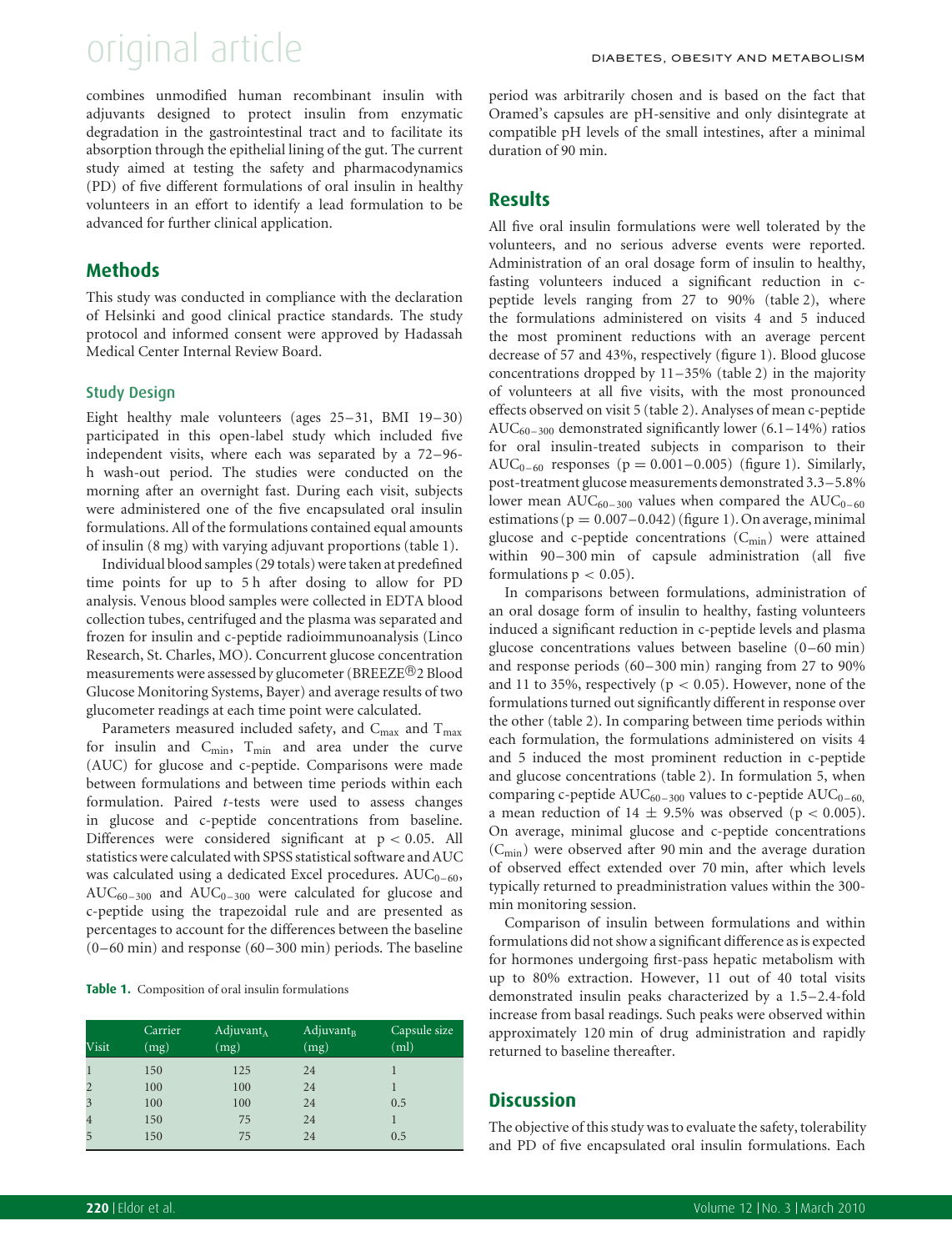|  | Volume 12   No. 3   March 2010 |  |
|--|--------------------------------|--|
|  |                                |  |

Table 2. Individual glucose and c-peptide responses following treatment of healthy subjects with ORMD-0801

|                                                                                      | Visit 1                                                              |                                                                  |                                                        | Visit 2                                              |                                                  | Visit 3                                          |                                                  | Visit 4                                            |                                                  | Visit 5                      |
|--------------------------------------------------------------------------------------|----------------------------------------------------------------------|------------------------------------------------------------------|--------------------------------------------------------|------------------------------------------------------|--------------------------------------------------|--------------------------------------------------|--------------------------------------------------|----------------------------------------------------|--------------------------------------------------|------------------------------|
|                                                                                      | Glucose <sup>#</sup>                                                 | c-Peptide <sup>#</sup>                                           | Glucose                                                | c-Peptide                                            | Glucose                                          | c-Peptide                                        | Glucose                                          | c-Peptide                                          | Glucose                                          | c-Peptide                    |
|                                                                                      | $C_{\text{basal}} - C_{\text{min}}$<br>$T_{min}$ <sup>#</sup>        | $C_{\text{basal}} - C_{\text{min}}$<br>$T_{\rm min}$             | $C_{\text{basal}} - C_{\text{min}}$ ,<br>$\rm T_{min}$ | $C_{\text{basal}} - C_{\text{min}}$<br>$T_{\rm min}$ | $C_{\text{basal}} - C_{\text{min}}$<br>$T_{min}$ | $C_{\text{basal}} - C_{\text{min}}$<br>$T_{min}$ | $C_{\text{basal}} - C_{\text{min}}$<br>$T_{min}$ | $C_{basal} - C_{min}$<br>$\angle$ T <sub>min</sub> | $C_{\text{basal}} - C_{\text{min}}$<br>$T_{min}$ | $Cbasal - Cmin$<br>$T_{min}$ |
| Subject 1                                                                            | $4.6 - 4.0, 190'$                                                    | Ř                                                                | NR*                                                    | Z                                                    | $4.8 - 4.2, 120'$                                | $1.4 - 0.8, 190'$                                | $4.2 - 2.8,200'$                                 | $1.1 - 0.1, 230'$                                  | $5.0 - 3.3, 80'$                                 | $4.0 - 2.1,260$              |
| Subject 2                                                                            | Ž                                                                    | $2.8 - 2.2,270'$                                                 | $4.7 - 3.8,180'$                                       | $3.2 - 2.6, 140'$                                    | $5.2 - 3.9,150$                                  | $2.5 - 1.2,260'$                                 | Ž                                                | $1.9 - 1.4, 190'$                                  | $5.1 - 3.8,230$                                  | $3.5 - 2.3,300$              |
| Subject 3                                                                            | $5.6 - 4.5,140'$                                                     | $2.0 - 1.2, 130'$                                                | $5.6 - 5.1,90'$                                        | $2.2 - 1.4, 130'$                                    | $5.0 - 4.2, 110'$                                | $1.6 - 1.1, 160'$                                | $4.9 - 4.3, 160'$                                | $2.0 - 1.0, 150'$                                  | $6.0 - 4.9, 80'$                                 | $5.2 - 3.0, 150$             |
| Subject 4                                                                            | $6.2 - 4.6,200'$                                                     | $2.3 - 1.1,200$                                                  | $5.7 - 4.8,95'$                                        | $2.0 - 1.5, 250'$                                    | $5.8 - 4.9,220'$                                 | $1.6 - 1.2,230'$                                 | $4.9 - 4.2,260'$                                 | $2.8 - 1.7, 220'$                                  | $\frac{R}{Z}$                                    | $2.2 - 1.6, 160$             |
| Subject 5                                                                            | $5.2 - 4.3,250'$                                                     | $\stackrel{\scriptscriptstyle +}{\rm NA}^{\scriptscriptstyle +}$ | Ř                                                      | $\widetilde{\Xi}$                                    | $5.3 - 4.6, 120'$                                | $1.7 - 1.5, 180'$                                | $\widetilde{z}$                                  | $\widetilde{\Xi}$                                  | $\widetilde{z}$                                  | $1.5 - 0.9, 200$             |
| Subject 6                                                                            | $4.9 - 3.6, 120'$                                                    | $1.2 - 0.5, 160'$                                                | $4.6 - 3.7, 140'$                                      | $1.8 - 1.0,280'$                                     | $4.6 - 3.5,170'$                                 | $1.6 - 0.8, 170'$                                | $4.5 - 3.3, 140'$                                | $1.5 - 0.3, 140'$                                  | $5.1 - 3.4,180'$                                 | $2.0 - 0.8, 190$             |
| Subject 7                                                                            | $4.7 - 4.0, 170'$                                                    | $1.6 - 1.2,220'$                                                 | $4.6 - 4.1, 190'$                                      | $1.6 - 1.1, 250'$                                    | XR                                               | $2.2 - 0.8,300'$                                 | $5.5 - 4.0, 160'$                                | $1.4 - 0.6, 160'$                                  | $\widetilde{\Xi}$                                | $1.8 - 1.4, 170$             |
| Subject 8                                                                            | $4.6 - 3.9,170'$                                                     | $1.6 - 1,210'$                                                   | $\widetilde{\Xi}$                                      | $2.0 - 1.1, 180'$                                    | $4.7 - 3.7, 110'$                                | $1.3 - 0.8, 180'$                                | <b>受</b>                                         | $1.4 - 0.6, 160'$                                  | $4.5 - 3.4, 150'$                                | $1.3 - 0.4, 170$             |
| Mean per cent<br>change                                                              | $19 + 5.6$                                                           | $39 + 4.5$                                                       | $15 \pm 4.8$                                           | $33 \pm 10.4$                                        | $18 + 5.0$                                       | $39 \pm 16.6$                                    | $23 \pm 9.1$                                     | $57 \pm 22.4$                                      | $27 + 6.7$                                       | $43 + 15.9$                  |
| Mean AUC <sub>60-300</sub><br>$-{\rm AUC}_{0-60}$ (%)<br>$C_{\rm min}/C_{\rm basal}$ | $-5.8 \pm 4.8$                                                       | $-9.2 \pm 4.5$                                                   | $-3.3 \pm 3.8$                                         | $-6.9 \pm 4.8$                                       | $-4.6 \pm 3.5$                                   | $-6.1 \pm 3.8$                                   | $-3.7 \pm 3.3$                                   | $-8.7 \pm 4.1$                                     | $-3.5 \pm 3.8$                                   | $-14.0 \pm 9.5$              |
| 'NA, not available.                                                                  | *NR, no response, set at $C_{\text{min}} < 5\%$ $C_{\text{basal}}$ . |                                                                  |                                                        |                                                      |                                                  |                                                  |                                                  |                                                    |                                                  |                              |

 $\ddot{\tau}$ Glucose units, mmol/L; c-peptide units, ng/ml; T<sub>min</sub> units, min.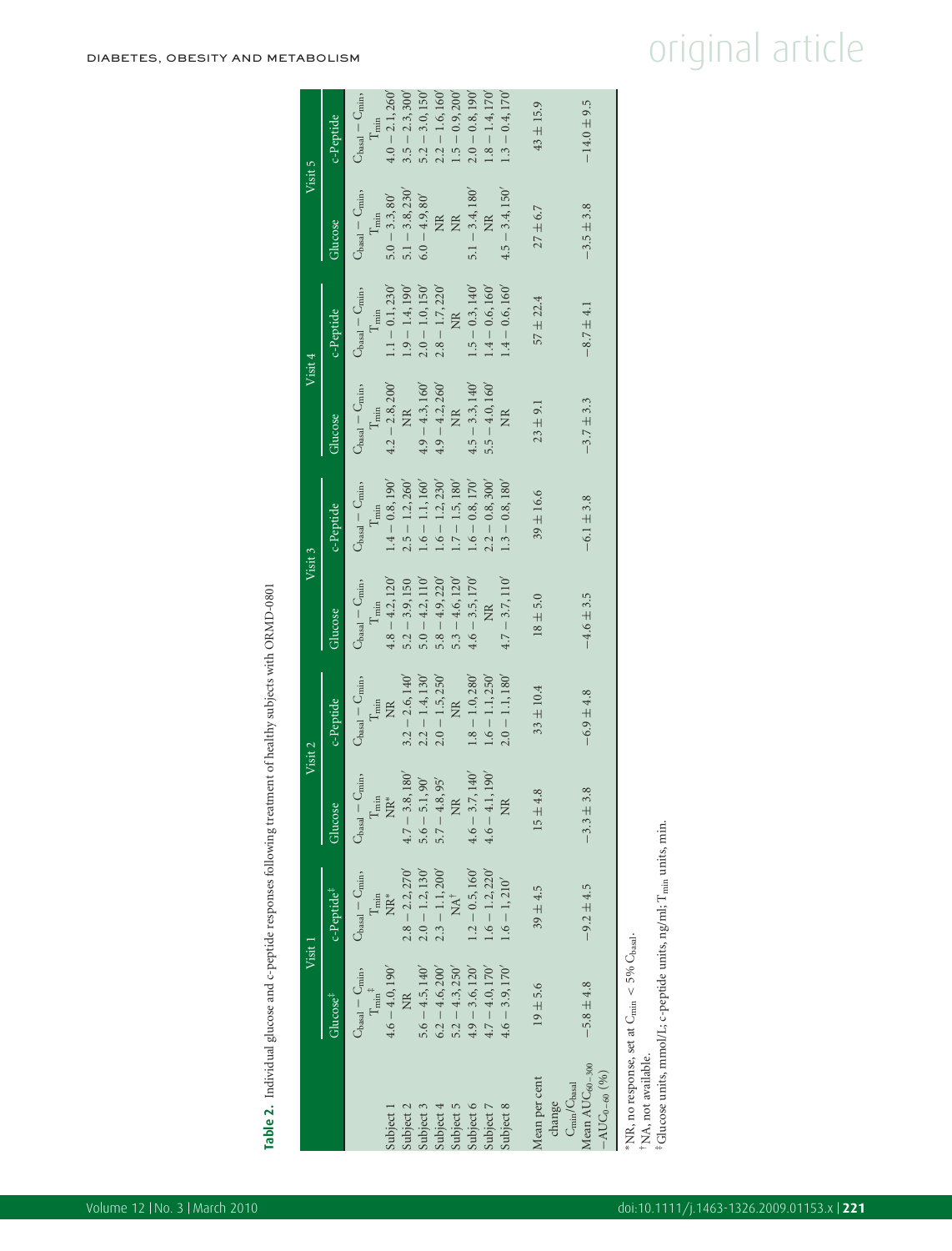## $\overline{O}\Gamma$ iqinal article  $\overline{O}\Gamma$



**Figure 1.** Response vs. baseline glucose and c-peptide levels.  $AUC_{0-60}$ and  $AUC_{60-300}$  were calculated for glucose and c-peptide readings as recorded after treatment with a given formulation. Per cent AUC  $_{0-60}$  and  $AUC_{60-300}$  of the maximal  $AUC_{0-300}$  was computed and the differences between mean  $AUC_{60-300}$  and  $AUC_{0-60}$  were plotted for glucose (black bars) and c-peptide (striped bars) for each formulation  $(\pm s.d.)$ . Negative differences indicate response to treatment after 60 min.

formulation contained equal amounts of insulin prepared with varying proportions of antiproteolytic adjuvants [9]. Specifically, the intent of these trials was to identify the modifications in adjuvant ratios to yield maximal safety and efficacy. In the context of this study, all five formulations were well tolerated by all subjects with no serious adverse events including severe hypoglycaemia. However, the formulation of visit 5 outperformed the other tested formulations by inducing significant declines in c-peptide levels, and was consequently chosen as the lead formulation to be further advanced in future clinical studies.

Hepatic uptake of insulin is highly variable and can exceed 80% of the portal delivered insulin leaving minimal fractions for entry into the systemic insulin pool [10]. Thus, plasma insulin levels reflect poorly on the insulin absorption from oral dosage forms because of the hepatic first-pass effect. Direct sampling of the portal vein, a both invasive and impractical technique, would offer the most accurate method of estimating insulin absorption from the gut. Thus, rather than focusing on insulin absorption and bioavailabilty, an emphasis was placed on insulin pharmacodynamic effects by monitoring glucose and c-peptide plasma concentrations. In contrast to insulin, c-peptide, while co-secreted in equimolar concentrations to insulin, is not metabolized by the liver and provides for an indirect, but relatively reliable estimate of endogenous insulin secretion and exogenous insulin absorption [11–13]. Indeed, in the present study, oral administration of insulin led to a significant reduction in c-peptide levels and a concomitant glucose concentration reduction (figure 1). Because of the considerable hepatic insulin extraction from the portal vein on first pass, almost all of the ingested insulin will affect endogenous hepatic glucose production and have only a small effect on glucose disposal in the periphery, which account for the modest glucose reductions seen in this study.

The oral route of drug administration remains the safest and most practical, and one which promotes the highest level of compliance among patients. The oral–portal insulin delivery

has the additional benefit of replicating the physiological pathway of endogenous insulin secretion while avoiding peripheral hyperinsulinaemia and hypoglycaemia as observed in this study [14–16]. The latter advantage may be the result of improved portal insulin to glucagon ratios and/or preservation of counter-regulatory responses to hypoglycaemia. Similarly, a decreased risk of hypoglycaemia has also been observed in numerous studies where insulin was either administered directly to the portal vein or indirectly by way of peritoneal insulin administration or through peritoneal dialysates. Avoidance of hypoglycaemia is also regularly reported after islet cell and pancreas transplants, whereby the insulin is secreted directly into the portal circulation [17–19].

Rapid enzymatic degradation of orally administered proteins in the stomach or their digestion and inactivation by proteolytic enzymes in the intestinal lumen have stood as the most significant impediment to their oral delivery. Novel drug delivery technologies that protect proteins from degradation and promote their absorption across the gastrointestinal lining are being advanced [2,20,21]. Oramed's technology offers a technology platform whereby the antiproteolytic and absorption enhancement are provided by inert and safe pharmacopoeial adjuvants in contrast to the new chemical entities used by other companies.

The encouraging results of the current study have provided the impetus to advance formulation 5 to future studies that will determine oral insulin's effect in diabetic patients, the effect of food on its oral absorption and the proximity at which it can be given in relation to a meal.

#### **Conclusions**

In addition to offering the advantage of replicating the natural route of insulin secretion and absorption, an oral insulin product may be the best instrument to encourage early intervention and to foster adherence and compliance among diabetics, thereby improving glycaemic control. In this study, five different oral insulin formulations were assessed for their effect on insulin absorption and glucose and c-peptide level reductions. All tested formulations resulted in glucose and c-peptide reduction, where formulation 5 demonstrated an advantage over the others in terms of its effect on c-peptide reduction. This formulation was deemed the lead formulation to be advanced into future clinical studies.

#### **Acknowledgements**

The authors would like to acknowledge the professional assistance of Dr. Yehudit Posen in writing this manuscript.

### **Conflict of Interest**

Dr. M. Kidron is the Chief Scientific Officer for Oramed Pharmaceuticals and a share holder in the company. Dr. Arbit is the Director of Medical Research at Oramed Pharamcauticals. Dr. R. Eldor is Medical Advisor to Oramed Pharmaceuticals, a staff physician at the Hadassah Medical Center and the Principal Clinical Investigator for this study.